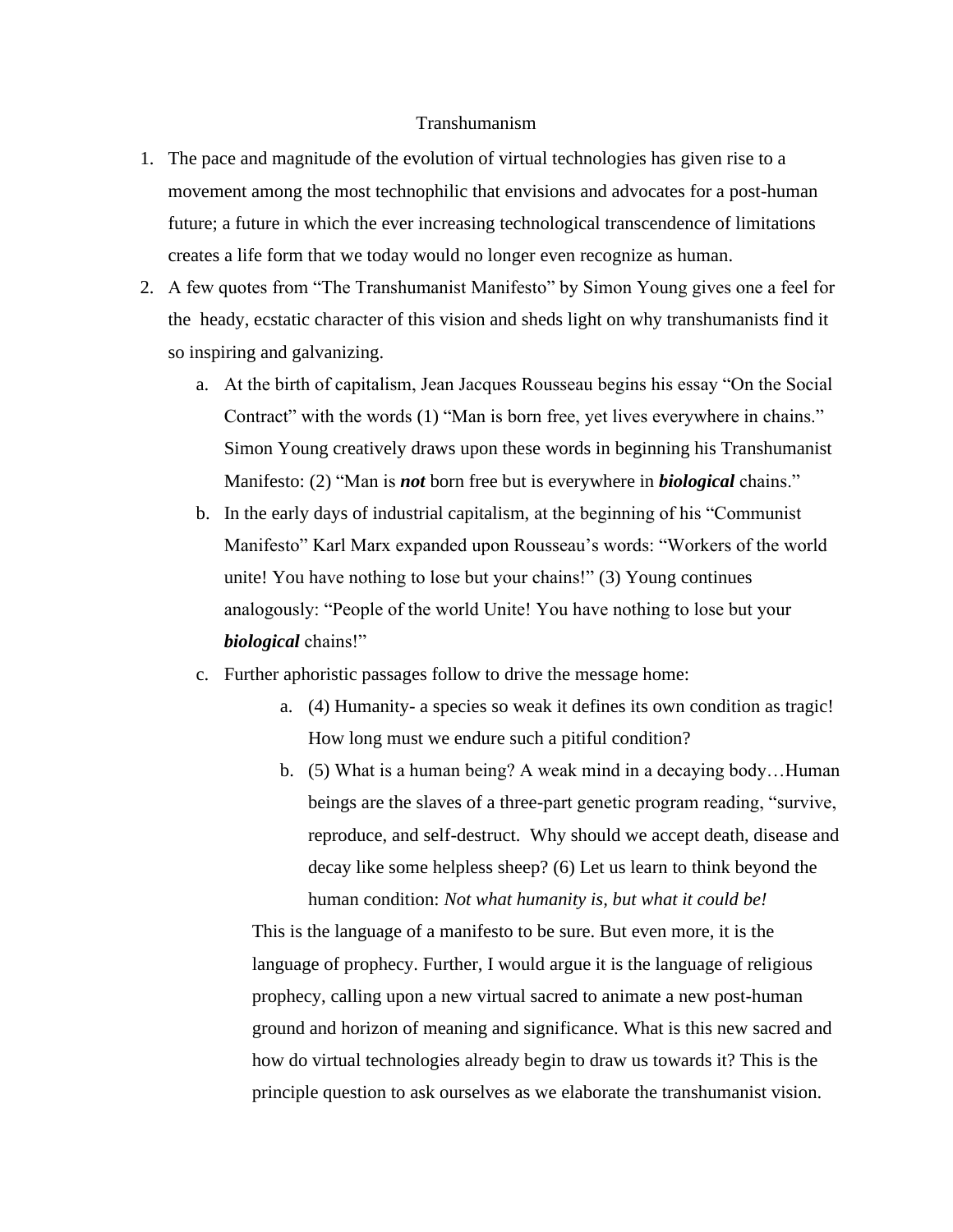- 3. First, we need to consider the kinds of limitations transhumanists seek to transcend: (1) physical, (2) cognitive, (3) affective, and ultimately (4) mortality itself, the ultimate human evil in the eyes of most moderns who identify themselves with their individual existence and, as we shall see, and even more the emergent digital natives, for whom personal encounters with death is ever rarer.
- 4. Secondly within each domain, we need to distinguish different degrees of technological enhancement. Virtual technologies can be (1) therapeutic, in which (2) deficient function is restored to (3) normal performance activity, or (4) optimizing, in which normal performance is enhanced to (5) peak human functioning, or finally (6) radical enhancement technologies, where functioning is improved (7) beyond human capacities altogether.
- 5. Let's start with new virtual technologies that transcend physical limitations. (1) Therapeutically smart prosthetics have already evolved that restore full functioning to those who have lost a limb through an immediate electronic interface between nerve endings and the prosthetic device such that it moves at will. Haptic, thermal, pressure and other forms of sensory feedback from the device to the nerves, which would be necessary for full restoration of function is at various stages of development.
	- a. (2) More dramatically yet is the use of Brain-Machine Interface technology (BMI) to enable those with full body paralysis to write and speak through a device by thought alone. Neural imaging correlated with certain letters are detected by electrodes in the brain and then typed on a screen or vocalized though a synthesizer. Early indications are that as many as 25% of those thought to be in a coma, may actually be conscious and accessible through a BMI device
	- b. (3) Optimizing technologies is common in sports. For example, Roger Bannister was the first to break the four minute mile back in 1954. It was not in a race, but in a specially designed run, with a couple "rabbits" to pace him.
	- c. (4) However running under four minute miles is now table stakes for world class track and field racing. Over 1,400 athletes have sub-four minute mile personal bests. What was peak human performance is the new normal for world class runners. Some attribute this to Bannister having broken an "imagination" barrier,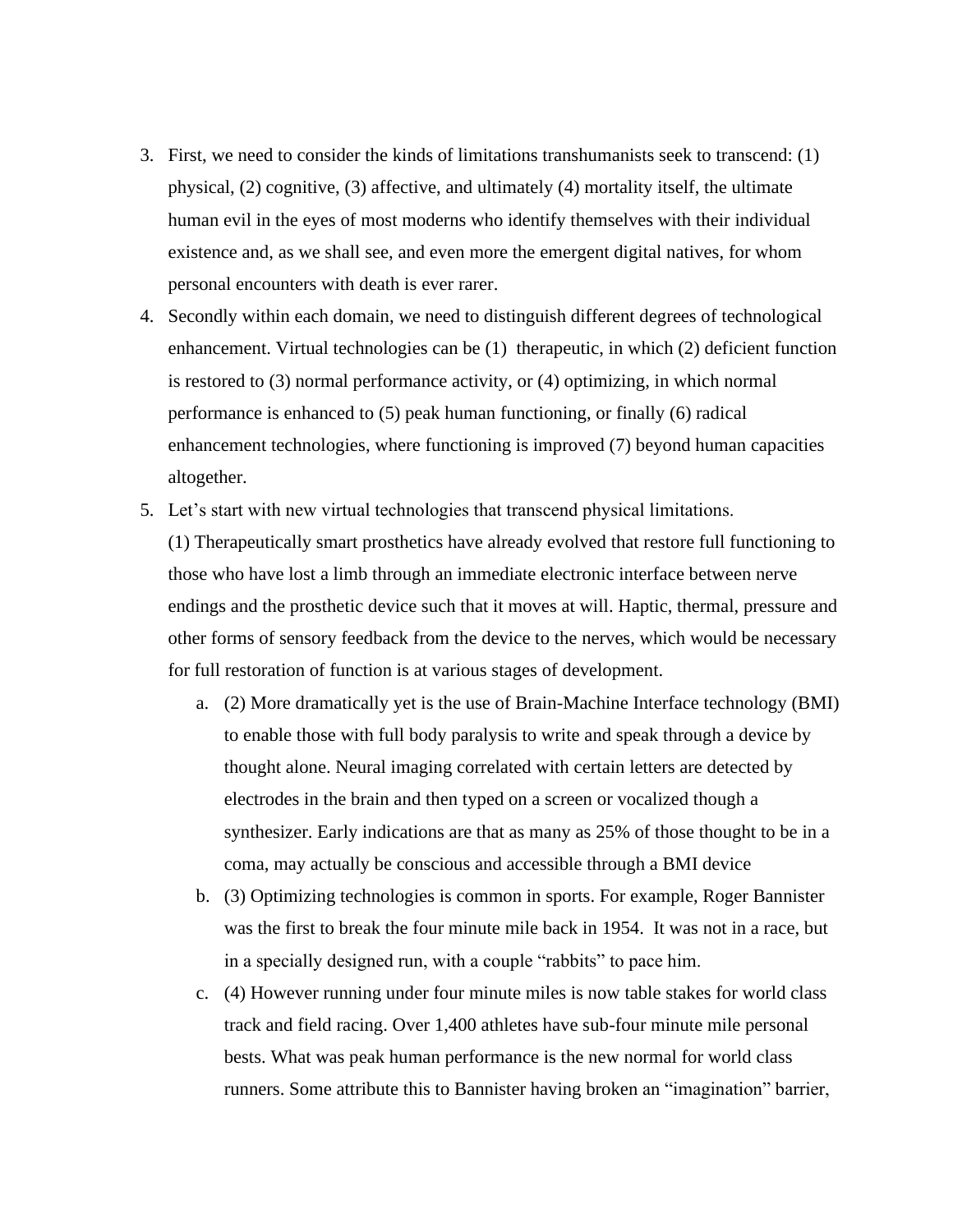by showing that it could be done. However technological advances in footwear, track, training and even running style likely play a greater role.

- 6. Steroids in sports can arguably be considered a transhuman enhancement. It is also a good example of how these categories blurr in practice. Steroids reduces muscle inflammation. In that sense they are often used therapeutically. However by reducing muscle inflammation it also enables athletes to train harder and more frequently than they could otherwise, leading to performances that are arguably "superhuman". For example Roger Maris' single season home run record, set in 1961 held for thirty five years only to be crushed by Mark Maquire (70), Sammy Sosa, and Barry Bonds (73) within a couple years of one another. Later it was discovered that they all had taken steroids to build up such superhuman strength. Sporting bodies have to regulate what innovations enhance human capacities and which surpass human capacities altogether. For presumably the meaning and value of athletic competition lies in competition bringing out not the best performance overall, but the best human performance.
- 7. Turning to cognitive enhancements, one can begin with amphetamines such as (1) Aderall that enhance concentration. For those suffering from attention deficient hyperactivity disorder (ADHD) Aderall is a therapeutic intervention that restores normal cognitive performance. On the other hand for those without ADHD, aderall can enhance attention towards optimal levels, and perhaps sometimes even beyond. Given no harmful side effects, is there a problem with regular students being pharmaceutically enhanced to optimal attentiveness so as to be able to cram for tests in classes they have not studied for during the semester? Or again, some critics claim that the rising prevelence of ADHD is itself the product of an inhuman multitasking lifestyle. Is the solution to distraction due to multitasking a technological fix that enables us to multitask even better?
	- a. Military applications also raise unsettling questions. Contemporary fighters require preternatural attentiveness and reaction times only possible through amphetamines. Even during world war two, soldiers on all sides of the conflict used "pep pills" or "go pills" in combat. (2) The Nazi Blitzkrieg required not only technological innovations in tanks and artillery but also pharmaceutical innovations to enable soldiers to "run through walls" fighting ferociously for three days without a rest.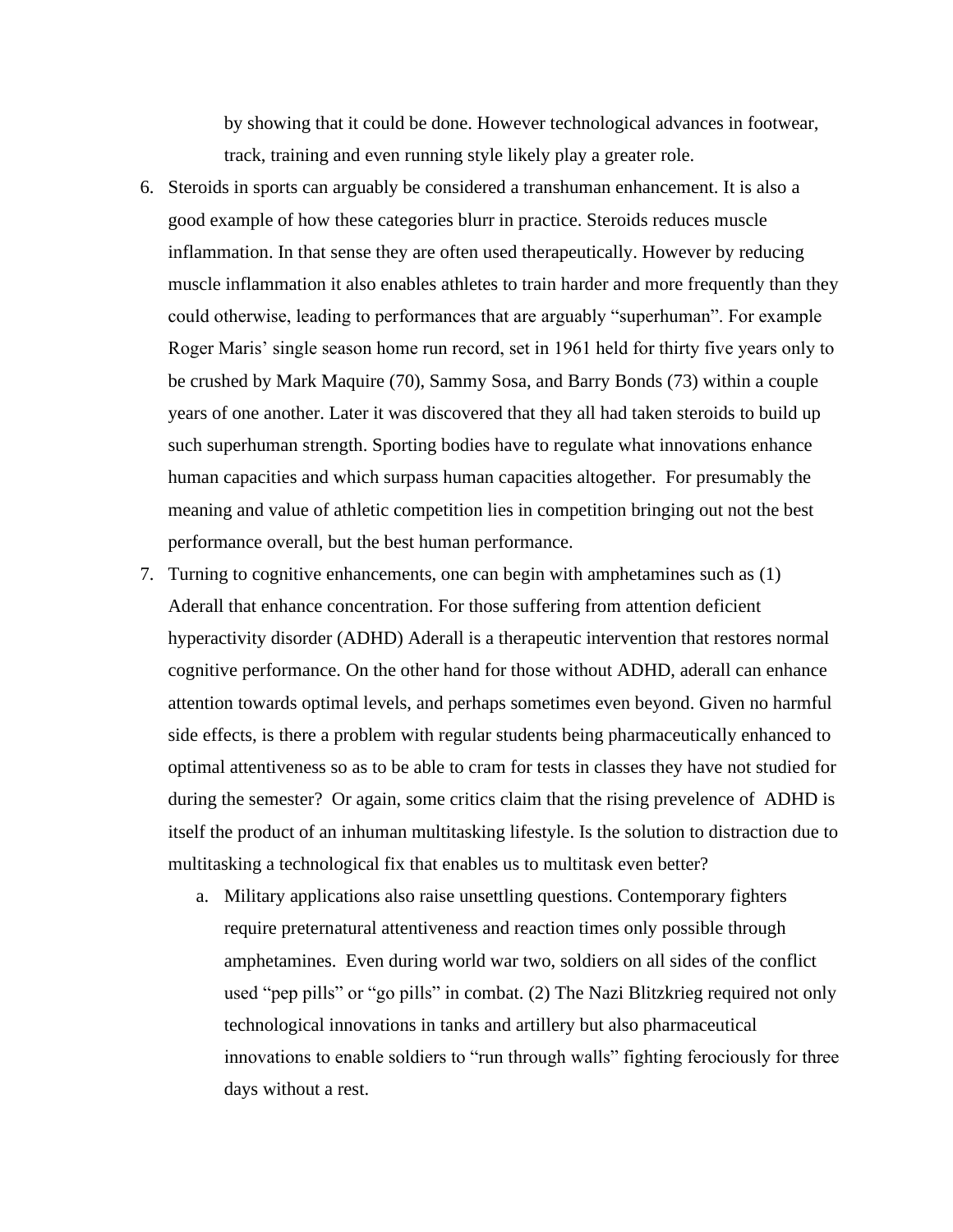- b. (3) A new cognitive enhancement just coming on the market is cortical magnetic stimulation headsets. This is beginning to be used therapeutically for treating difficult cases of depression that resist current anti-depressant medications. But it is also being marketed to athletes and musicians to enhance muscle memory and so learn complex fine motor movements more quickly. Should this be treated like steroids, or is it that in this area the quality of the performance is more important than whether or not it remains at a human level?
- c. (4) Discussion of neural implants take us into the transhuman even more quickly. (5) The ocular ear implant therapeutically restores human hearing to the deaf, but (6) future neural downloads of whole bodies of knowledge or immediate neural access to the internet clearly lead us into a posthuman future.
- 8. With regards to affective enhancements, here too the therapeutic/enhancement continuum will vary from person to person. (1) Anti-depressants promise to save many suffering depression from suicidal despair, but taken by people within a normal range of affect, critics worry (2) it can produce people who are "better than well." Some resist proscribed medications for fear that their mood will no longer be attributable to them as the product of their own character. On the other hand, (3) (chemical mood enhancement is as old as alcohol. In the nineteenth century there were movements within Protestant evangelicalism to ban not only intoxicants but even stimulants, such as (4) coffee and cigarettes. When do drugs move from improving to surpassing human mood?
	- a. (6) In the late sixties a "war on drugs" was launched, to ambiguous effect. More recently marijuana use has become decriminalized, first for therapeutic purposes, but now increasingly for "normal" "recreational" use. Marijuana is moving into from a transhuman to an optimizing mood enhancer.
	- b. (7) But what of ecstasy, a drug so named for imparting a state of mystical ecstasy without the long ascetical training in religious meditative practices. What could be wrong with being able to induce such a blissful state on command, whenever and wherever by whomever? Or would its dissociation from the conduct of the rest of one's life only ensure a fragmented sense of self?
	- c. (8) So too there is new research in controlled microdoses of LSD to explore its therapeutic potential, again for depressives. Research into hallucinogens in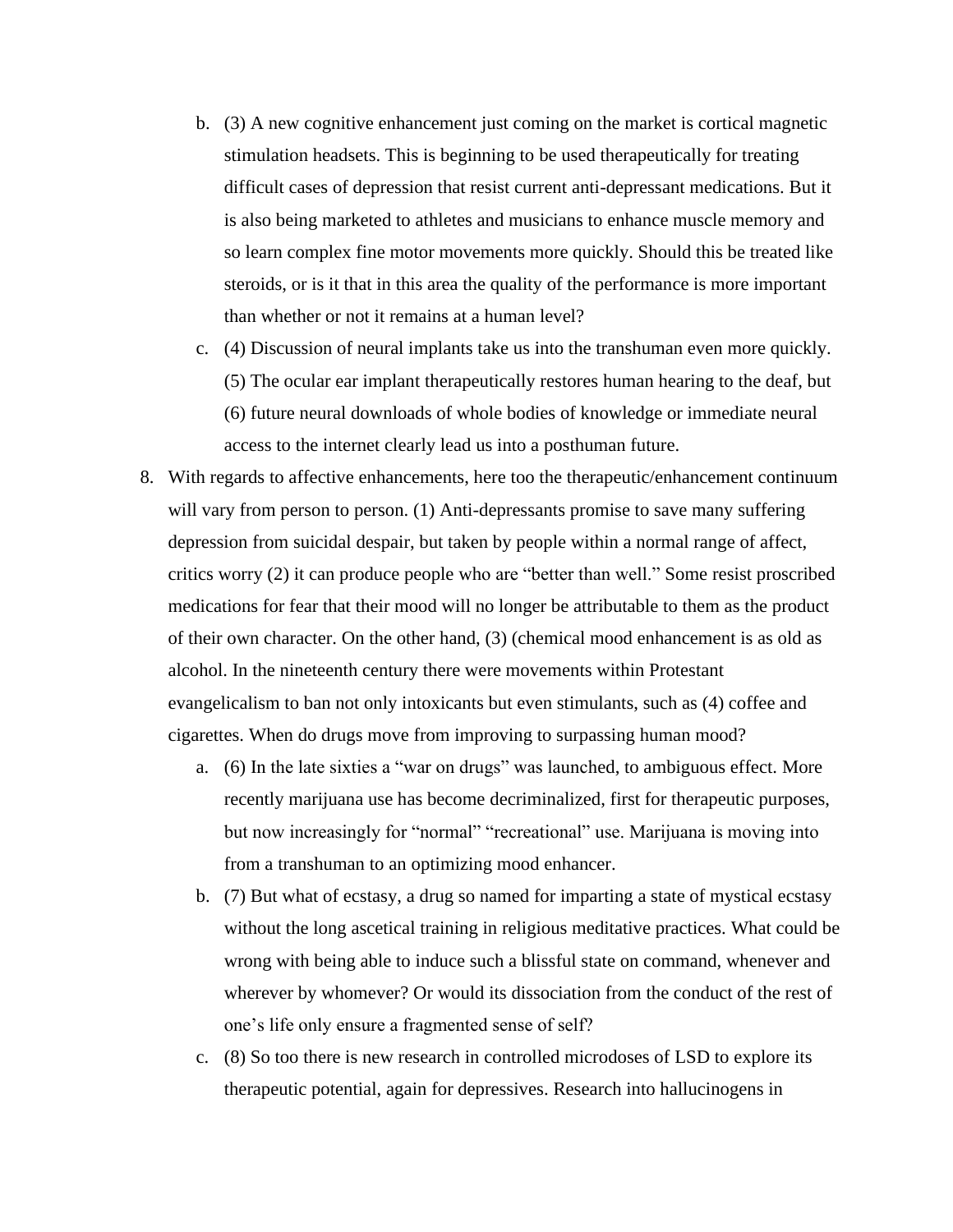general, shut down by governmental regulation in the early seventies are being restarted to explore the "higher" states of consciousness they can enduce, not as a permanent transhuman way of life altogether but as a psychedelic adventure from which we can learn more about the limitations inherent to our "normal" mental functioning. Is there a problem with conducting such research? Do they induce states of consciousness not meant for humans to experience, experiences corrosive to a meaningful human life? Even if true, though, is this just another reason to transcend our humanity altogether?

- 9. Finally, the last domain of human enhancement I want to address is that of mortality itself. As mentioned earlier, death has often been seen as the ultimate evil of the human condition. Young for example considers it the ultimate bug in our natural programming. We have evolved to die so as to make room for our offspring and prolong the species.
	- a. But with so much technological power, why do we still need to die? (1) Modern medicine in industrial societies has already doubled human life expectancy in the last century or so. (2) What if we could find cures for the remaining diseases, now largely those of old age.
	- b. (3) In fact what if we could stop or even reverse the aging process itself? There are a number of biological processes at work here, but many seem to have genetic triggers. What if we could edit those genes, repair them when needed, keep them turned off, or turn back on those processes that keep the body so vital in its youth?
	- c. (4) Finally with medical 4-d printing coming online, we could swap out failing organs with no risk of tissue rejection, as they would be reprinted/grown from the hosts own cells.
	- d. (5) Finally, the pixie dust of this vision, is the promise of nanobots that could be injected by the millions into the body to repair damaged cells, assist the immune system in fighting viral and biotic infection and maintain our circulatory infrasctructure. The most optimistic transhumanists are claiming that by "surfing the wave" of medical advance, with new cures coming on line just as we begin to fall prey to them, the first human being to live a thousand years may already be born! 20% of those born today are already conservatively expected to live a full 100 years.